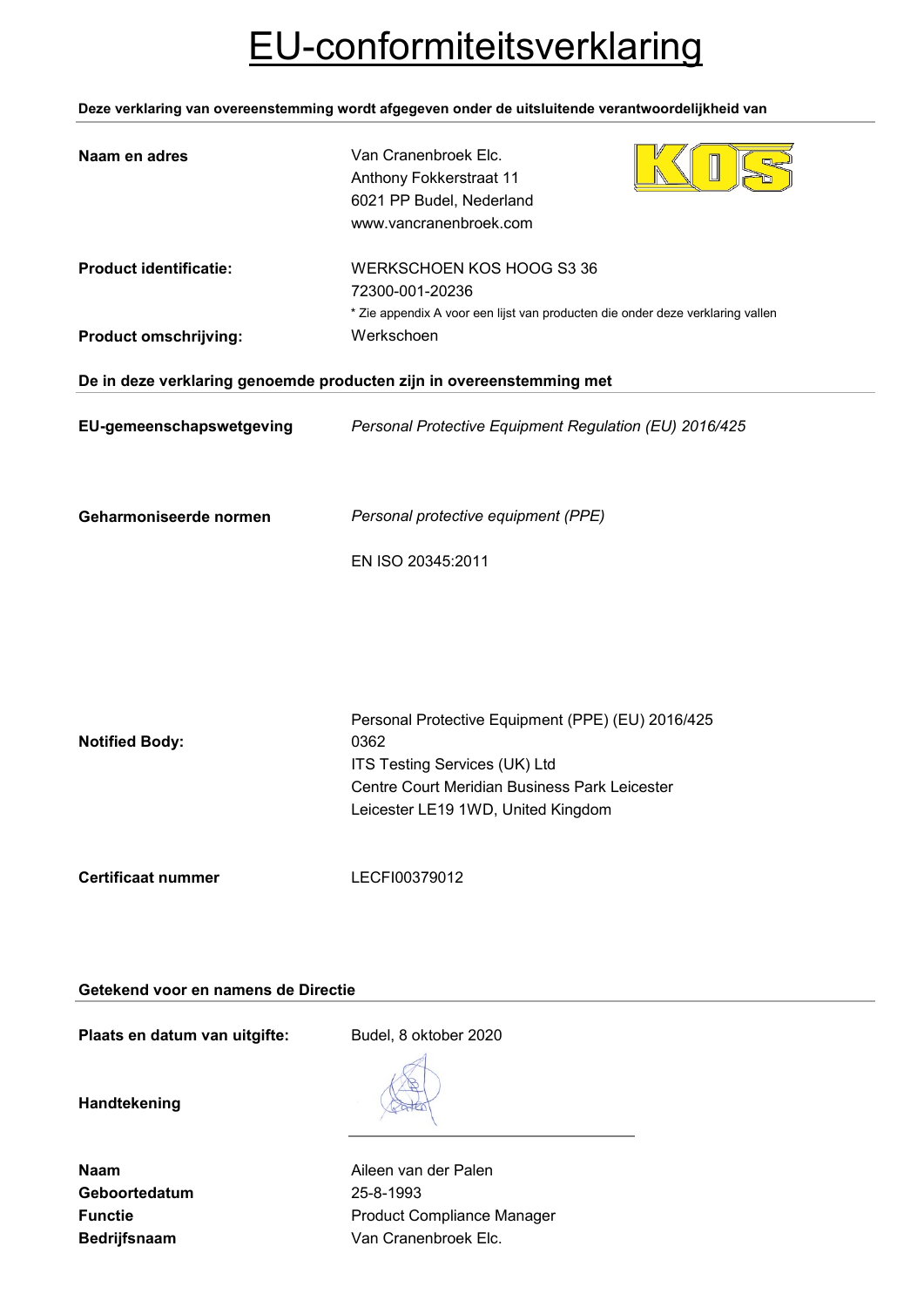#### **APPENDIX A - lijst met producten**

De volgende producten vallen onder de EU-conformiteitsverklaring

| 72300-001-20236 | WERKSCHOEN KOS HOOG S3 36 |
|-----------------|---------------------------|
| 72300-001-20237 | WERKSCHOEN KOS HOOG S3 37 |
| 72300-001-20238 | WERKSCHOEN KOS HOOG S3 38 |
| 72300-001-20239 | WERKSCHOEN KOS HOOG S3 39 |
| 72300-001-20240 | WERKSCHOEN KOS HOOG S3 40 |
| 72300-001-20241 | WERKSCHOEN KOS HOOG S3 41 |
| 72300-001-20242 | WERKSCHOEN KOS HOOG S3 42 |
| 72300-001-20243 | WERKSCHOEN KOS HOOG S3 43 |
| 72300-001-20244 | WERKSCHOEN KOS HOOG S3 44 |
| 72300-001-20245 | WERKSCHOEN KOS HOOG S3 45 |
| 72300-001-20246 | WERKSCHOEN KOS HOOG S3 46 |
| 72300-001-20247 | WERKSCHOEN KOS HOOG S3 47 |
|                 |                           |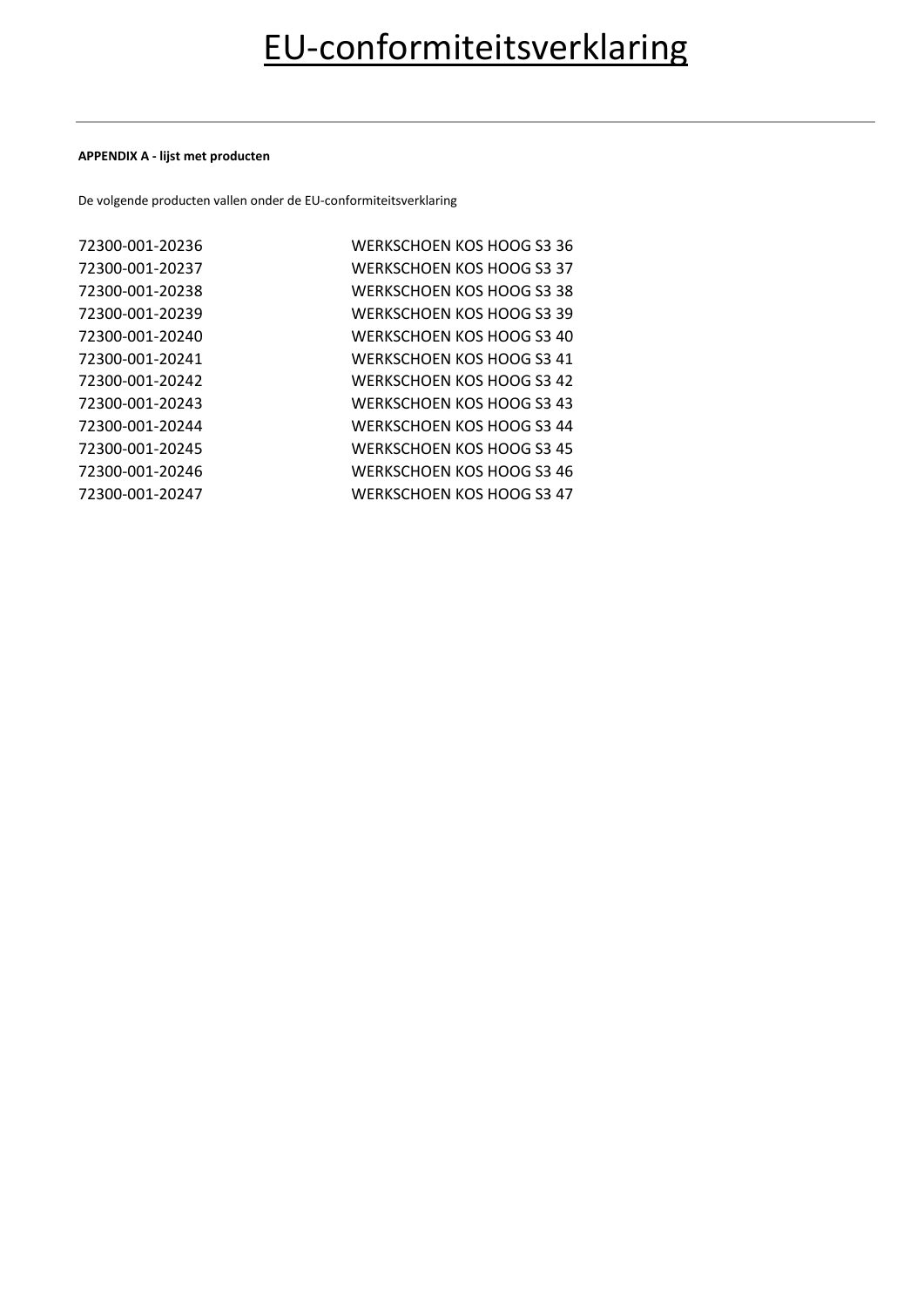# EU Declaration of conformity

**This declaration of conformity is issued under the Sole responsiblity of**

| Name and address of manufacturer: Van Cranenbroek Elc.            | Anthony Fokkerstraat 11<br>6021 PP Budel, Netherlands<br>www.vancranenbroek.com                                                                                                   |  |
|-------------------------------------------------------------------|-----------------------------------------------------------------------------------------------------------------------------------------------------------------------------------|--|
| <b>Product identification:</b>                                    | WERKSCHOEN KOS HOOG S3 36<br>72300-001-20236<br>* See appendix A for a list of all products covered by this declaration                                                           |  |
| <b>Product description:</b>                                       | Work shoe                                                                                                                                                                         |  |
| The products mentioned in this declaration are in conformity with |                                                                                                                                                                                   |  |
| <b>EU Community Legislation</b>                                   | Personal Protective Equipment Regulation (EU) 2016/425                                                                                                                            |  |
| <b>Harmonised standards</b>                                       | Personal protective equipment (PPE)<br>EN ISO 20345:2011                                                                                                                          |  |
| <b>Notified Body:</b>                                             | Personal Protective Equipment (PPE) (EU) 2016/425<br>0362<br>ITS Testing Services (UK) Ltd<br>Centre Court Meridian Business Park Leicester<br>Leicester LE19 1WD, United Kingdom |  |
| <b>Certificate number</b>                                         | LECFI00379012                                                                                                                                                                     |  |

**Signed for and on behalf of the Board of Directors**

**Place and date of issue:** Budel, 8 October 2020

**Signature:**

**Date of birth:** 25-8-1993

**Name:** Aileen van der Palen Function: **Function:** Product Compliance Manager **Company name:** Van Cranenbroek Elc.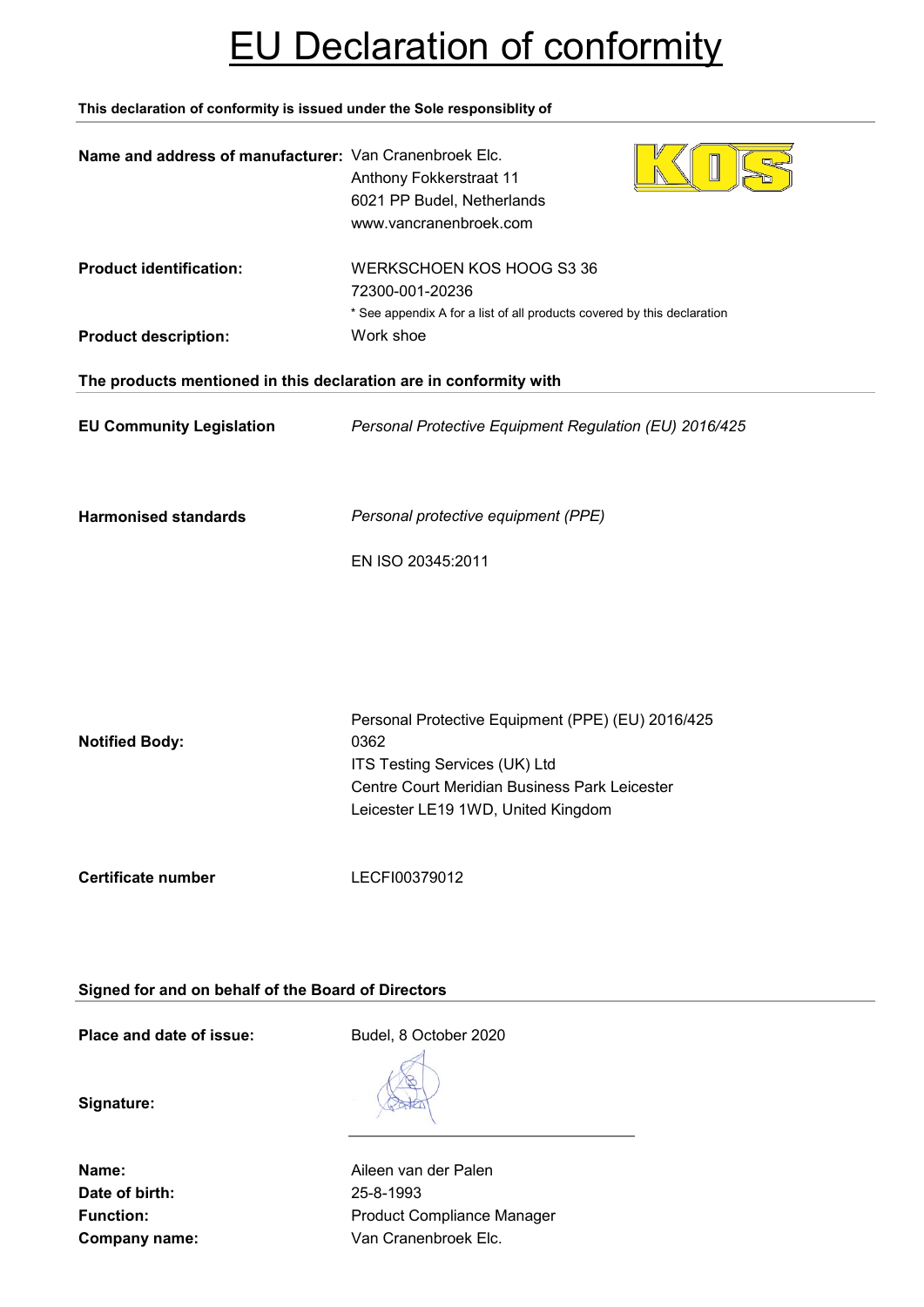#### **APPENDIX A – list of products**

The following products are covered by EU declaration of conformity

| 72300-001-20236 | WERKSCHOEN KOS HOOG S3 36        |
|-----------------|----------------------------------|
| 72300-001-20237 | WERKSCHOEN KOS HOOG S3 37        |
| 72300-001-20238 | WERKSCHOEN KOS HOOG S3 38        |
| 72300-001-20239 | WERKSCHOEN KOS HOOG S3 39        |
| 72300-001-20240 | WERKSCHOEN KOS HOOG S3 40        |
| 72300-001-20241 | <b>WERKSCHOEN KOS HOOG S3 41</b> |
| 72300-001-20242 | WERKSCHOEN KOS HOOG S3 42        |
| 72300-001-20243 | WERKSCHOEN KOS HOOG S3 43        |
| 72300-001-20244 | WERKSCHOEN KOS HOOG S3 44        |
| 72300-001-20245 | WERKSCHOEN KOS HOOG S3 45        |
| 72300-001-20246 | WERKSCHOEN KOS HOOG S3 46        |
| 72300-001-20247 | <b>WERKSCHOEN KOS HOOG S3 47</b> |
|                 |                                  |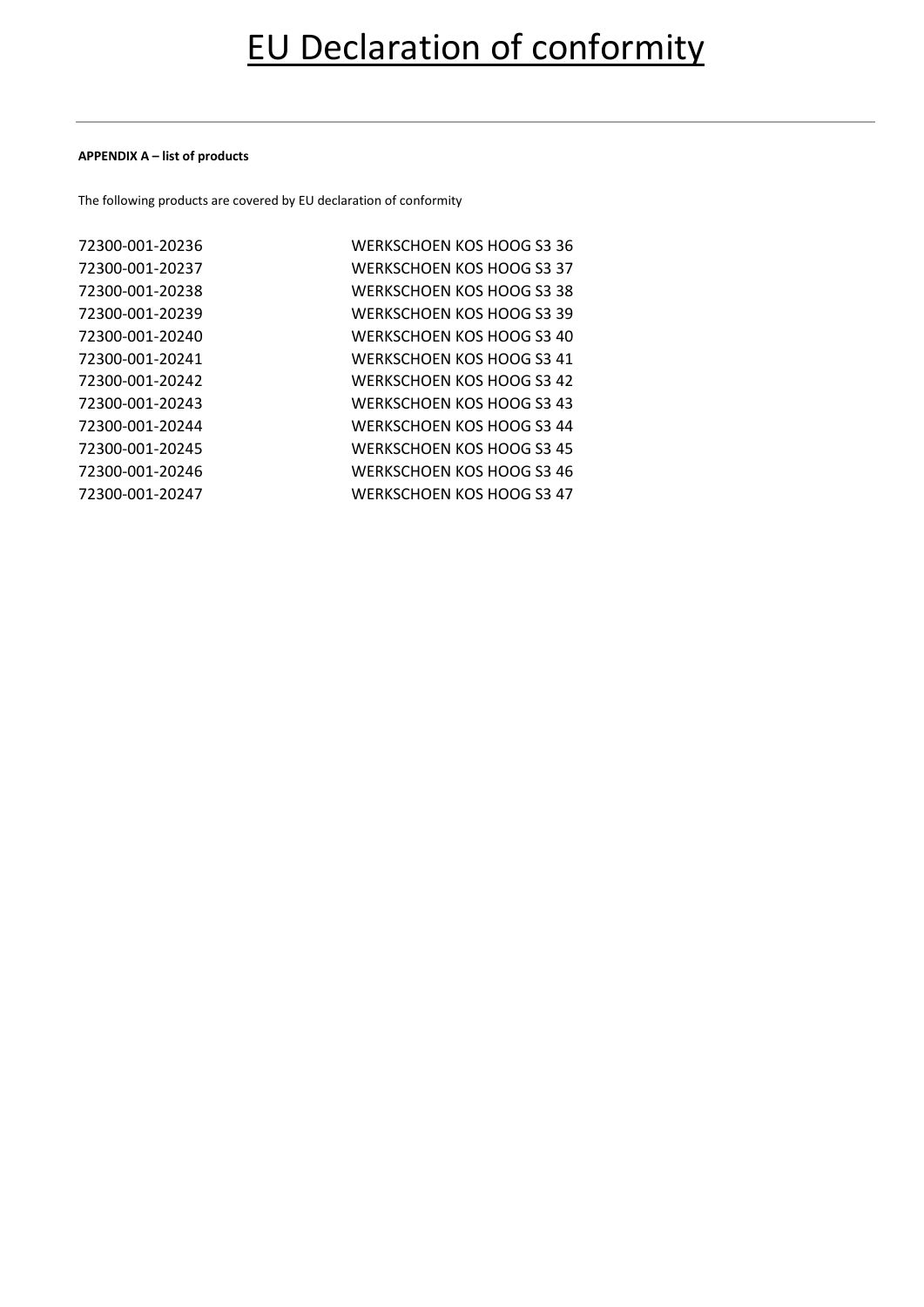# EG Übereinstimmungs Erklärung

## **Diese Konformitätserklärung wird unter der alleinigen Verantwortung von:**

| Name und Adresse des Herstellers:                       | Van Cranenbroek Elc.<br>Anthony Fokkerstraat 11<br>6021 PP Budel, Niederlande<br>www.vancranenbroek.com                          |
|---------------------------------------------------------|----------------------------------------------------------------------------------------------------------------------------------|
| Produktidentifikation:                                  | WERKSCHOEN KOS HOOG S3 36<br>72300-001-20236<br>* Siehe Anhang A für eine Liste aller Produkte, die unter diese Erklärung fallen |
| Produktbeschreibung:                                    | Arbeitsschuh                                                                                                                     |
| Die in dieser Erklärung genannten Produkte entsprechen: |                                                                                                                                  |
| EU-Gemeinschaftsrecht:                                  | Personal Protective Equipment Regulation (EU) 2016/425                                                                           |
| <b>Harmonisierte Normen:</b>                            | Personal protective equipment (PPE)<br>EN ISO 20345:2011                                                                         |
|                                                         |                                                                                                                                  |
|                                                         | Personal Protective Equipment (PPE) (EU) 2016/425                                                                                |
| <b>Notified Body:</b>                                   | 0362                                                                                                                             |
|                                                         | ITS Testing Services (UK) Ltd                                                                                                    |
|                                                         | Centre Court Meridian Business Park Leicester<br>Leicester LE19 1WD, United Kingdom                                              |
| <b>Nummer des Zertifikats</b>                           | LECFI00379012                                                                                                                    |
| Unterzeichnet für und im Auftrag des Verwaltungsrats    |                                                                                                                                  |

Ort und Datum der Ausstellung: Budel, 8 Oktober 2020

**Unterschrift:**

**Name:** Aileen van der Palen **Geburtsdatum:** 25-8-1993 **Name des Unternehmens** Van Cranenbroek Elc.

Funktion: **Funktion:** Product Compliance Manager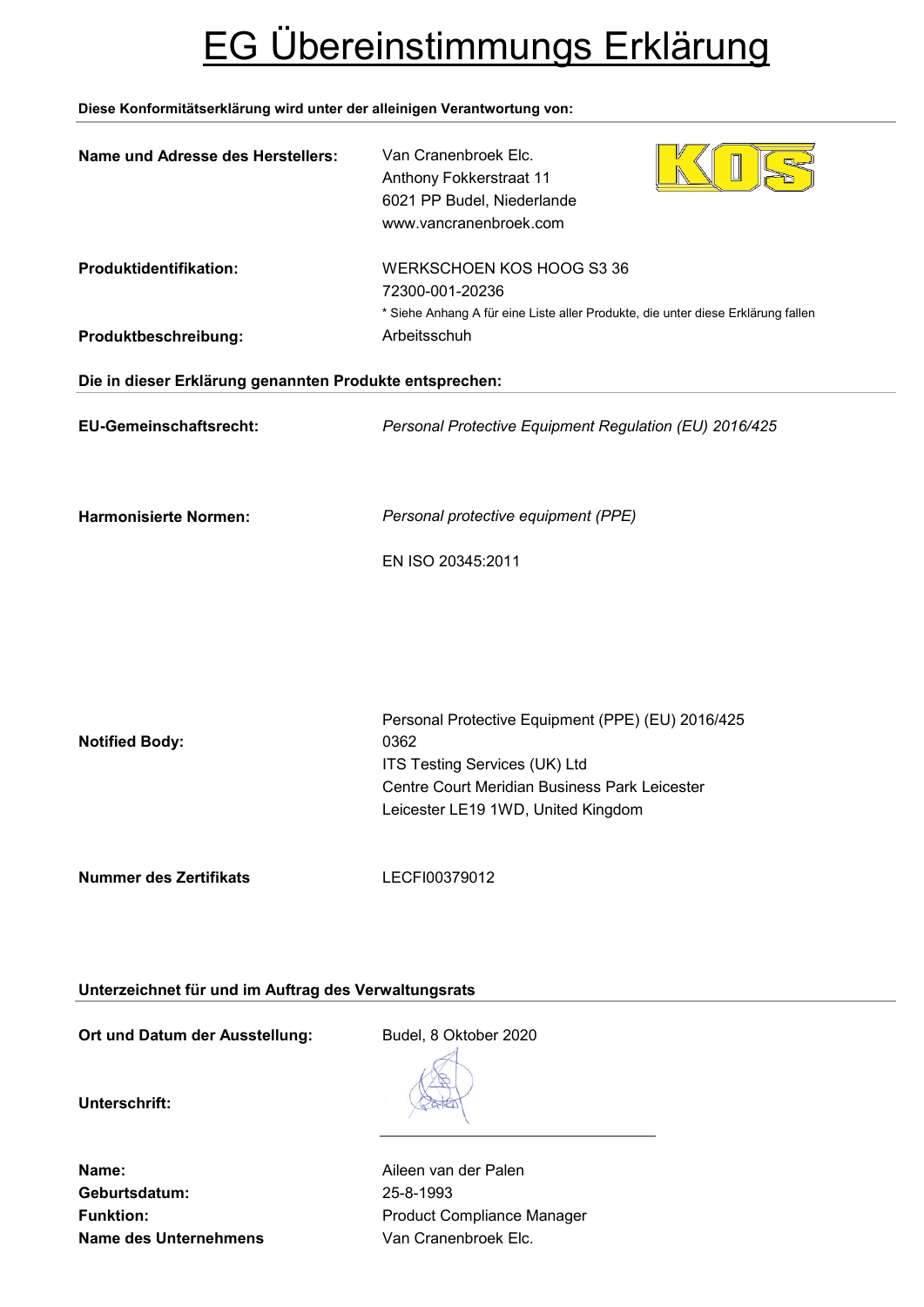#### **Anhang A - Liste der Produkte**

Die folgenden Produkte fallen unter die EU-Konformitätserklärung

| 72300-001-20236 | WERKSCHOEN KOS HOOG S3 36 |
|-----------------|---------------------------|
| 72300-001-20237 | WERKSCHOEN KOS HOOG S3 37 |
| 72300-001-20238 | WERKSCHOEN KOS HOOG S3 38 |
| 72300-001-20239 | WERKSCHOEN KOS HOOG S3 39 |
| 72300-001-20240 | WERKSCHOEN KOS HOOG S3 40 |
| 72300-001-20241 | WERKSCHOEN KOS HOOG S3 41 |
| 72300-001-20242 | WERKSCHOEN KOS HOOG S3 42 |
| 72300-001-20243 | WERKSCHOEN KOS HOOG S3 43 |
| 72300-001-20244 | WERKSCHOEN KOS HOOG S3 44 |
| 72300-001-20245 | WERKSCHOEN KOS HOOG S3 45 |
| 72300-001-20246 | WERKSCHOEN KOS HOOG S3 46 |
| 72300-001-20247 | WERKSCHOEN KOS HOOG S3 47 |
|                 |                           |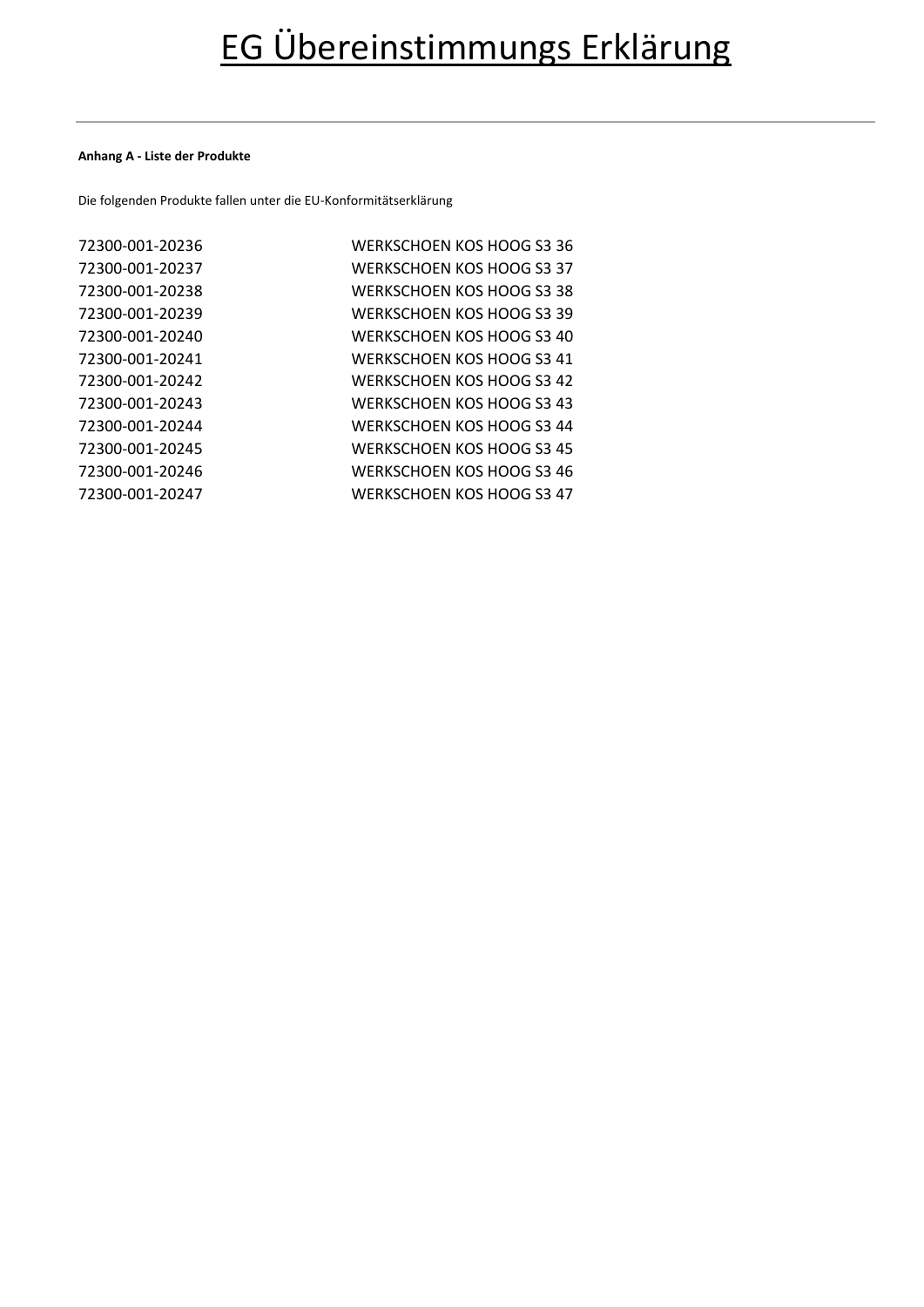# EU Déclaration de Conformité

### **Cette déclaration de conformité est délivrée sous la seule responsabilité de**

| Nom et adresse du fabricant:                                    | Van Cranenbroek Elc.<br>Anthony Fokkerstraat 11<br>6021 PP Budel, Pays-Bas<br>www.vancranenbroek.com                                                                              |
|-----------------------------------------------------------------|-----------------------------------------------------------------------------------------------------------------------------------------------------------------------------------|
| Identification du produit:<br><b>Description du produit:</b>    | WERKSCHOEN KOS HOOG S3 36<br>72300-001-20236<br>* Voir l'annexe A pour une liste de tous les produits couverts par cette déclaration<br>Chaussure de travail                      |
| Les produits mentionnés dans cette déclaration sont conformes à |                                                                                                                                                                                   |
| EU Législation communautaire:                                   | Personal Protective Equipment Regulation (EU) 2016/425                                                                                                                            |
| Normes harmonisées:                                             | Personal protective equipment (PPE)<br>EN ISO 20345:2011                                                                                                                          |
| <b>Notified Body:</b>                                           | Personal Protective Equipment (PPE) (EU) 2016/425<br>0362<br>ITS Testing Services (UK) Ltd<br>Centre Court Meridian Business Park Leicester<br>Leicester LE19 1WD, United Kingdom |
| Numéro de certificat                                            | LECFI00379012                                                                                                                                                                     |

## **Signé pour et au nom du conseil d'administration**

Lieu et date de délivrance:<br>
Budel, 8 Octobre 2020

**Signature:**

**Date de naissance:** 25-8-1993 **nom de l'entreprise van Cranenbroek Elc.** 

**Nom:** Aileen van der Palen Fonction: **Fonction:** Product Compliance Manager